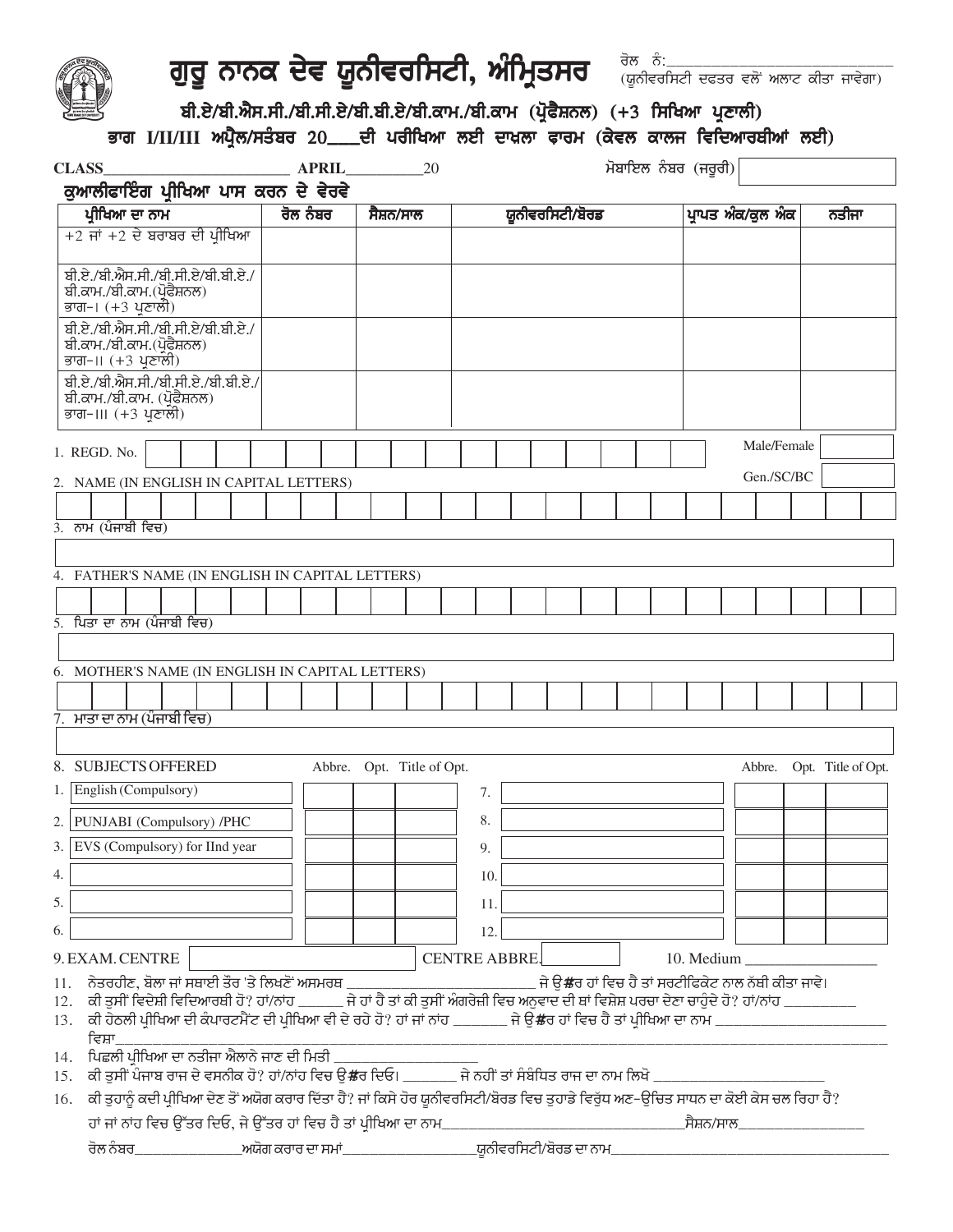| ਮੈਂ                                                                                                                                                                                                                                                                                                                                                                                                                                                                                                                                                                                                                                                                                                                                                                                                                                                                                                                                                                                                                                                                                                                                                                                                                                                                                                                                                                                                                                                                                                                                                                                                           | _ਪੁੱਤਰ/ਪੁੱਤਰੀ ਸ਼ੀ <i>_</i>     | ੁੳਮਰ<br>ਸਾਲ                                                                                                                                                                                                                                                                                                                                                                                                                                                                                                                                                                                                                                                                                                                                                                                                                                                                                                                                                                                                                                                                                                                                                                                                                                                                                                                                                                                                                                                                                                                                                                                                                                                                                            |
|---------------------------------------------------------------------------------------------------------------------------------------------------------------------------------------------------------------------------------------------------------------------------------------------------------------------------------------------------------------------------------------------------------------------------------------------------------------------------------------------------------------------------------------------------------------------------------------------------------------------------------------------------------------------------------------------------------------------------------------------------------------------------------------------------------------------------------------------------------------------------------------------------------------------------------------------------------------------------------------------------------------------------------------------------------------------------------------------------------------------------------------------------------------------------------------------------------------------------------------------------------------------------------------------------------------------------------------------------------------------------------------------------------------------------------------------------------------------------------------------------------------------------------------------------------------------------------------------------------------|--------------------------------|--------------------------------------------------------------------------------------------------------------------------------------------------------------------------------------------------------------------------------------------------------------------------------------------------------------------------------------------------------------------------------------------------------------------------------------------------------------------------------------------------------------------------------------------------------------------------------------------------------------------------------------------------------------------------------------------------------------------------------------------------------------------------------------------------------------------------------------------------------------------------------------------------------------------------------------------------------------------------------------------------------------------------------------------------------------------------------------------------------------------------------------------------------------------------------------------------------------------------------------------------------------------------------------------------------------------------------------------------------------------------------------------------------------------------------------------------------------------------------------------------------------------------------------------------------------------------------------------------------------------------------------------------------------------------------------------------------|
|                                                                                                                                                                                                                                                                                                                                                                                                                                                                                                                                                                                                                                                                                                                                                                                                                                                                                                                                                                                                                                                                                                                                                                                                                                                                                                                                                                                                                                                                                                                                                                                                               |                                |                                                                                                                                                                                                                                                                                                                                                                                                                                                                                                                                                                                                                                                                                                                                                                                                                                                                                                                                                                                                                                                                                                                                                                                                                                                                                                                                                                                                                                                                                                                                                                                                                                                                                                        |
| ਜਿਸ ਵਿਚ ਮੈਂ ਅਜਿਹੀ ਝੁਠੀ ਸੁਚਨਾ ਦੇ ਆਧਾਰ ਤੇ ਦਾਖਲਾ ਲਿਆ ਹੈ।<br>ਪੱਕਾ ਪਤਾ                                                                                                                                                                                                                                                                                                                                                                                                                                                                                                                                                                                                                                                                                                                                                                                                                                                                                                                                                                                                                                                                                                                                                                                                                                                                                                                                                                                                                                                                                                                                             |                                | ਗਈ ਸੂਚਨਾ ਝੁਠੀ ਸਾਬਤ ਹੁੰਦੀ ਹੈ ਤਾਂ ਮੈਂ ਕਾਨੂੰਨ ਅਧੀਨ ਸਜ਼ਾ ਦਾ ਭਾਗੀਦਾਰ ਹੋਵਾਂਗਾ/ਹੋਵਾਂਗੀ ਅਤੇ ਮੈਨੂੰ ਉਸ ਵਿਦਿਅਕ ਸੰਸਥਾ ਵਿਚੋਂ ਸਰਸਰੀ ਤੌਰ ਤੇ (Summarily) ਕੱਢ ਦਿੱਤਾ ਜਾਵੇਗਾ                                                                                                                                                                                                                                                                                                                                                                                                                                                                                                                                                                                                                                                                                                                                                                                                                                                                                                                                                                                                                                                                                                                                                                                                                                                                                                                                                                                                                                                                                                                                              |
| ਮੋਬਾਇਲ ਨੰਬਰ                                                                                                                                                                                                                                                                                                                                                                                                                                                                                                                                                                                                                                                                                                                                                                                                                                                                                                                                                                                                                                                                                                                                                                                                                                                                                                                                                                                                                                                                                                                                                                                                   |                                | ਮੋਬਾਇਲ ਨੰਬਰ                                                                                                                                                                                                                                                                                                                                                                                                                                                                                                                                                                                                                                                                                                                                                                                                                                                                                                                                                                                                                                                                                                                                                                                                                                                                                                                                                                                                                                                                                                                                                                                                                                                                                            |
| ਮਿਤੀ                                                                                                                                                                                                                                                                                                                                                                                                                                                                                                                                                                                                                                                                                                                                                                                                                                                                                                                                                                                                                                                                                                                                                                                                                                                                                                                                                                                                                                                                                                                                                                                                          |                                | ੳਮੀਦਵਾਰ ਦੇ ਹਸਤਾਖ਼ਰ                                                                                                                                                                                                                                                                                                                                                                                                                                                                                                                                                                                                                                                                                                                                                                                                                                                                                                                                                                                                                                                                                                                                                                                                                                                                                                                                                                                                                                                                                                                                                                                                                                                                                     |
|                                                                                                                                                                                                                                                                                                                                                                                                                                                                                                                                                                                                                                                                                                                                                                                                                                                                                                                                                                                                                                                                                                                                                                                                                                                                                                                                                                                                                                                                                                                                                                                                               | <b>Combination of Subjects</b> |                                                                                                                                                                                                                                                                                                                                                                                                                                                                                                                                                                                                                                                                                                                                                                                                                                                                                                                                                                                                                                                                                                                                                                                                                                                                                                                                                                                                                                                                                                                                                                                                                                                                                                        |
| <b>Compulsory Subjects : Two</b><br>2. Punjabi/Punjab History & Culture<br>1. English<br><b>Elective Subjects: Three</b><br>(A candidate shall select three subjects in all selecting not more than one<br>subject from any of the following sets of combinations)<br>Group<br><b>Subjects</b><br>1. English/Hindi/Sanskrit/Punjabi/Bangla/Urdu/Persian/Tamil/<br>Assamese/French/Arabic/Russian/German<br>2. Economics/Defence Studies/Sociology/Fine Arts/Education/History of<br>Arts/Commercial Arts/Sculpture<br>3. History/Mathematics/Psychology/Ancient Indian History & Culture/<br>Folk Arts and Culture/ Quantitative Techniques/Religious Studies<br>4. Political Science/Indian Classical Dance/Stat./App.Stat/Commerce/<br>Electronics<br>5. Public Admn./Home Science/Physical Education/Computer Science/<br><b>Dramatic Arts</b><br>6. Philosophy/Geography/Music Vocal/Music Inst./Tabla/Rural Devel-<br>opment/Agri. Economics and Marketing/Ind. Economics.<br>1. The candidates shall be allowed to offer both <b>Hindi &amp; San-</b><br>Note :<br>skrit as elective subjects from Group No. 1.<br>2. The candidates shall also be allowed to offer both Music (Vocal) $\&$<br>Music (Instrumental) as elective subject from Group No. 6.<br>3. The <b>blind candidates</b> shall be allowed to offer any two elective subjects<br>out of Music(Vocal), Music(Instrumental) and Tabla from Group No. 6.<br>4. The candidates who have passed +2 examination without taking Sci-<br>ence/Computer/Economics/Mathematics may offer Computer Science<br>subject in B.A./B.Sc. Examination. |                                | <b>Vocational Course Subjects:</b><br>(A candidate can offer only one vocational course subject from<br>the following subjects)<br>7. Functional English/Office Management & Secretarial Practice/Com-<br>puter Equipments Mtc./Clinical Nutrition Dietics/Tax Procedure and<br>Practices/Functional Sanskrit/Still Photography and Audio Products/<br>Advertisement Sales Promotion and Sales Management/Computer<br>Applications/Industrial Chemistry/Food Science and Quality Control/<br>Microbiology/Tourism and Travel Management/Non Conventional<br>Energy Sources/Automobile Mtc./Refrigeration and Air-condition-<br>ing/Functional Punjabi/Functional Hindi/Dairy Farming/Early Child-<br>hood Care and Education/Fashion Designing & Garment Construc-<br>tion/Journalism and Mass Communication/Mass Communication &<br>Video Production/Fundamental of Industrial Micro-biology/Infor-<br>mation Technology/Bio-Technology/Geomology & Jewellery Design,<br>Costomology<br>Note: A candidate choosing a vocational course subject should consult the<br>ordinances and syllabus relating to the chosen Vocational course/sub-<br>ject for offering the remaining two elective subjects.<br>The vocational course/subject can be selected by a candidate of that<br>college only which has been granted permission by the University Grants<br>Commission, New Delhi, to start that vocational course/subject.<br>Apart from the conditions imposed by the UGC, the following sub-<br>jects may not be allowed to be taken together:<br>Elective English and Functional English<br>1.<br>Elective Punjabi and Functional Punjabi<br>2.<br>3.<br>Computer Science and Computer Application |

THE RECEIPT OF FEE/ADMISSION FORM WILL NOT ENTITLE THE CANDIDATE TO APPEAR IN THE EXAMINATION BUT IT WILL ONLY ENTITLE HIM/HER TO THE CONSIDERATION OF HIS/HER ELIGIBILITY.

For latest fee & form submission dates see Dates Information Form available on university website (www.gndu.ac.in).

ਤਸਦੀਕ ਸ਼ੁਦਾ ਨਵੀਂ ਫੋਟੋ ਗੰਦ ਨਾਲ ਚਿਪਕਾਓ।

#### ਸਰਟੀਫੀਕੇਟ

ਤਸਦੀਕ ਕੀਤਾ ਜਾਂਦਾ ਹੈ ਕਿ : (ੳ) ਪ੍ਰੀਖਿਆ ਤੋਂ ਪਹਿਲੇ ਪੁਰੇ ਅਕਾਦਮਿਕ ਸਾਲ ਵਿਚ ਪਰੀਖਿਆਰਬੀ ਕਾਲਜ/ਵਿਭਾਗ ਵਿਚ ਰੈਗੂਲਰ ਵਿਦਿਆਰਬੀ ਵਜੋਂ ਪੜ੍ਹਦਾ ਰਿਹਾ/ਰਹੀ ਹੈ। (ਅ) ਸੰਬੰਧਿਤ ਅਧਿਆਦੇਸ਼ ਅਨੁਸਾਰ ਪ੍ਰੀਖਿਆਰਬੀ ਨੇ ਉਸ ਦੀ ਜਮਾਤ ਨੂੰ ਦਿੱਤੇ ਗਏ ਲੈਕਚਰਾਂ/ਪ੍ਰੈਕਟੀਕਲਾਂ/ਨਕਸ਼ੇ ਦਾ ਕੰਮ/ਪਰੇਡ (ਜਿਥੇ ਵੀ ਜੇ ਲਾਗੁ ਹੁੰਦਾ ਹੈ) ਵਿਚੋਂ ਨਿਰਧਾਰਿਤ ਗਿਣਤੀ ਪੂਰੀ ਕਰ ਲਈ ਹੈ। (ੲ) ਸੰਬੰਧਿਤ ਆਰਡੀਨੈੱਸ ਅਨੁਸਾਰ ਪ੍ਰੀਖਿਆਰਥੀ ਨੇ ਘਰੋਗੀ ਪ੍ਰੀਖਿਆਵਾਂ ਵਿਚੋਂ ਅੰਕਾਂ ਦੀ ਲੋੜੀਂਦੀ ਪ੍ਰਤੀਸ਼ਤ ਪ੍ਰਾਪਤ ਕੀਤੀ ਹੈ। (ਸ) 1. ਇਸ ਦਾ ਆਚਰਣ ਚੰਗਾ ਹੈ ਅਤੇ ਇਸ ਦਾ ਕੰਮ ਤਸੱਲੀਬਖਸ਼ ਹੈ। 2. ਇਸ ਨੇ ਦਾਖਲਾ ਫਾਰਮ ਆਪ ਭਰਿਆ ਹੈ ਅਤੇ ਇਸ ਨੇ ਦਸਤਖਤ ਮੇਰੇ ਸਾਹਮਣੇ ਕੀਤੇ ਹਨ। 3. ਇਸ ਨੇ ਮੈਨੂੰ ਪ੍ਰਮਾਣਤ ਦਸਤਾਵੇਜ਼ ਵਿਖਾ ਕੇ ਤਸੱਲੀ ਕਰਾਈ ਹੈ ਕਿ ਉਸ ਵਲੋਂ ਦਾਖ਼ਲਾ ਫਾਰਮ ਵਿਚ ਦਿੱਤੇ ਵੇਰਵੇ ਠੀਕ ਹਨ। 4. ਪ੍ਰੀਖਿਆਰਬੀ ਯੂਨੀਵਰਸਿਟੀ ਅਧਿਆਦੇਸ਼ਾਂ ਅਨੁਸਾਰ ਪ੍ਰੀਖਿਆ ਦੇਣ ਦੇ ਯੋਗ ਹੈ। (ਹ) ਤਸਦੀਕ ਕੀਤਾ ਜਾਂਦਾ ਹੈ ਕਿ ਪ੍ਰੀਖਿਆਰਬੀ ਜਿਹੜੇ ਕੋਰਸ/ਵਿਸ਼ਿਆਂ ਵਾਸਤੇ ਦਾਖ਼ਲਾ ਫਾਰਮ ਭੇਜ ਰਿਹਾ ਹੈ, ਇਹ ਸਾਡੇ ਕਾਲਜ ਵਿਚ ਪੜ੍ਹਾਏ ਜਾਂਦੇ ਹਨ ਅਤੇ ਯੂਨੀਵਰਸਿਟੀ ਵਲੋਂ ਇਨ੍ਹਾਂ ਵਿਚ ਮਾਨਤਾ (affiliation) ਦਿੱਤੀ ਗਈ ਹੈ। (ਕ) ਇਸ ਪ੍ਰੀਖਿਆਰਥੀ ਦਾ ਨਾਮ ਇਕ ਅਕਾਦਮਿਕ ਸਾਲ ਤੋਂ ਕਾਲਜ ਦੇ ਰਜਿਸਟਰ ਵਿਚ ਦਰਜ ਹੈ।

ਮਿਤੀ

ਪਿੰਸੀਪਲ ਦੇ ਦਸਤਖ਼ਤ (ਮੋਹਰ)

Note: All cases/disputes regarding Admission/Result of all the classes 'in civil cases' will be subject to the jurisdiction of Amritsar Civil Court & in case of High Court cases, will be subject to the jurisdiction of the Punjab & Haryana High Court, Chandigarh.